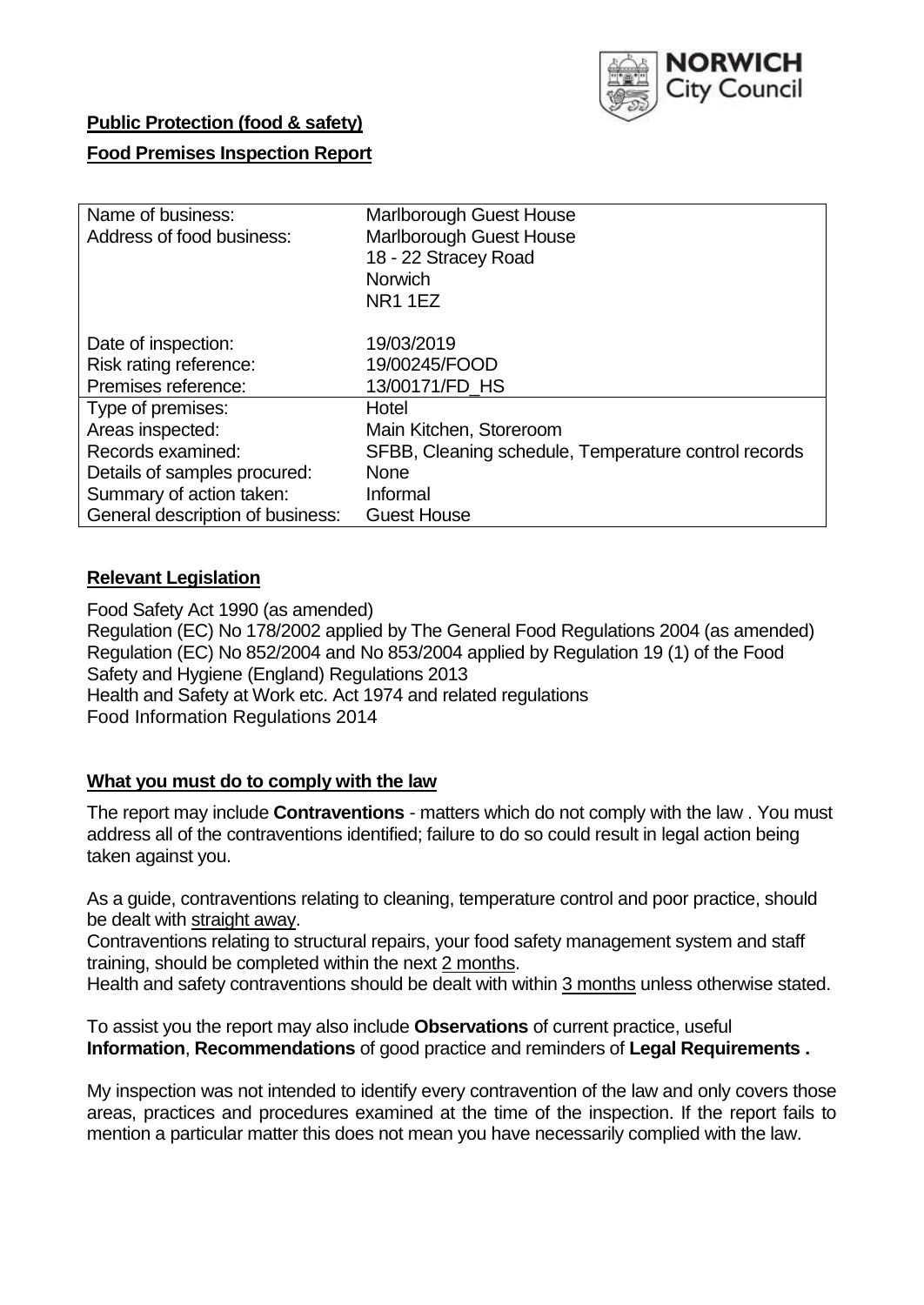# **FOOD SAFETY**

#### **How we calculate your Food Hygiene Rating:**

The food safety section has been divided into the three areas which you are scored against for the hygiene rating: 1. food hygiene and safety procedures, 2. structural requirements and 3. confidence in management/control procedures. Each section begins with a summary of what was observed and the score you have been given. Details of how these scores combine to produce your overall food hygiene rating are shown in the table.

| <b>Compliance Area</b>                     |          |    |           | <b>You Score</b> |                |    |           |    |          |  |  |
|--------------------------------------------|----------|----|-----------|------------------|----------------|----|-----------|----|----------|--|--|
| Food Hygiene and Safety                    |          |    | $\Omega$  | 5                | 10             | 15 | 20        | 25 |          |  |  |
| <b>Structure and Cleaning</b>              |          |    | $\Omega$  | 5                | 10             | 15 | 20        | 25 |          |  |  |
| Confidence in management & control systems |          |    | $\bf{0}$  | 5                | 10             | 15 | 20        | 30 |          |  |  |
|                                            |          |    |           |                  |                |    |           |    |          |  |  |
| <b>Your Total score</b>                    | $0 - 15$ | 20 | $25 - 30$ |                  | $35 - 40$      |    | $45 - 50$ |    | > 50     |  |  |
| <b>Your Worst score</b>                    | 5        | 10 | 10        |                  | 15             |    | 20        |    |          |  |  |
|                                            |          |    |           |                  |                |    |           |    |          |  |  |
| <b>Your Rating is</b>                      | 5        | 4  | 3         |                  | $\overline{2}$ |    |           |    | $\Omega$ |  |  |

Your Food Hygiene Rating is 5 - a very good standard



## **1. Food Hygiene and Safety**

Food hygiene standards are high. You demonstrated a very good standard of compliance with legal requirements. You have safe food handling practices and procedures and all the necessary control measures to prevent cross-contamination are in place. Some minor contraventions require your attention. **(Score 5)**

#### Contamination risks

**Contravention** The following exposed ready-to-eat food and or its packaging to the risk of cross-contamination with foodborne bacteria from raw meat or unwashed fruits and vegetables:

• raw foods i.e eggs were being stored above ready-to-eat foods i.e tomatoes in the upright fridge

**Observation** I was pleased to see you were able to demonstrate effective controls to prevent cross-contamination.